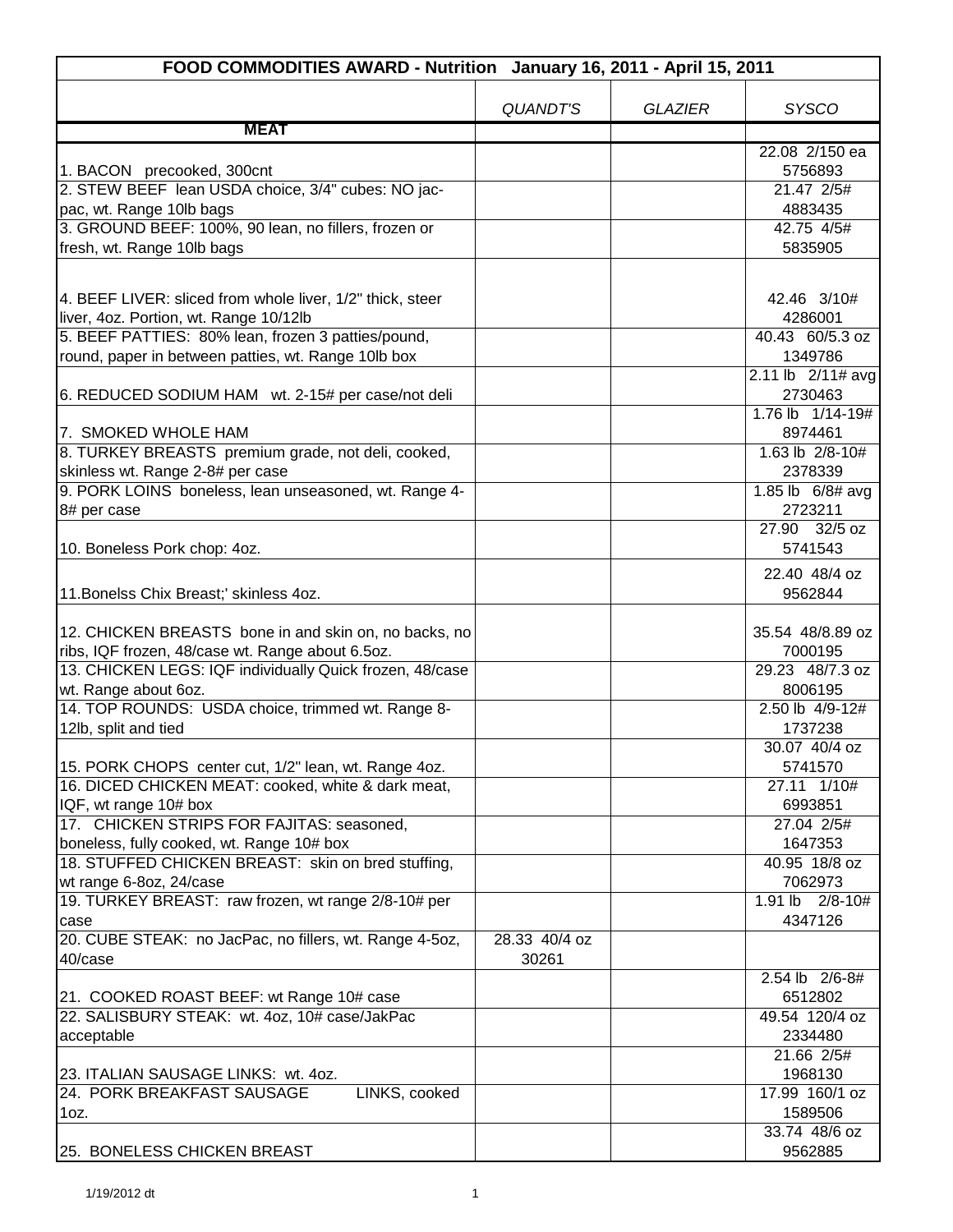|                                                            | QUANDT'S                            | <b>GLAZIER</b> | <b>SYSCO</b>                                |
|------------------------------------------------------------|-------------------------------------|----------------|---------------------------------------------|
| 26. CHICKEN CORDON BLEU                                    |                                     |                | 36.45 36/4 oz<br>1624329                    |
| 27. PRECOOKED SLICED MEATLOAF DELUXE                       |                                     | NO AWARD       |                                             |
| 28. GROUND TURKEY                                          |                                     |                | 15.40 4/5#<br>7268279                       |
| <b>FROZEN MEAT</b>                                         |                                     |                |                                             |
| 1. PORK BBQ RIBETTES: cooked, 100/case                     |                                     |                | 24.02 53/3 oz<br>7154263<br>26.80 40/4.5 oz |
| 2. BREADED VEAL PATTY with CHEESE: 40/case                 |                                     |                | 1899848                                     |
| 3. STUFFED PEPPERS W/SAUCE: 48/case                        |                                     |                | 44.76 4/83 oz<br>8156986                    |
| 4. STUFFED CABBAGE W/SAUCE: 48/case                        |                                     |                | 54.15 4/92 oz<br>8156978                    |
| 5. BREADED FISH : uncooked 32/cse comparable to Pier<br>17 |                                     |                | 34.43 10#<br>2431468                        |
| 6. BREADED FISH COOKED 48/CASE                             |                                     |                | 46.44 30 lb<br>8945061                      |
| 7. UNBREADED VEAL PATTY: 40Z.                              | 21.96 10# 29985                     |                |                                             |
| 8. FROZEN MANICOTTI: 60/case 3oz.                          | 24.60 60/2.7 oz<br>16077            |                |                                             |
| 9. FROZEN STUFFED SHELLS: 20z., 120/case                   |                                     |                | 34.41 160/2 oz<br>0082131                   |
| 10. PEPPERONI: sliced, 10# case                            |                                     |                | 40.58 25#<br>1752062                        |
| 11. ITALIAN SAUSAGE CUBES: cooked                          |                                     |                | 17.12 2/5#<br>2543064                       |
| 12. BREADED CHICKEN PATTY: 3oz., oven ready, white<br>meat |                                     |                | 12.39 52/3.1 oz<br>6482749                  |
| 13. ITALIAN MEATBALLS: 10# BOX                             |                                     |                | 51.03 40#<br>4288577                        |
| 14. CUBED PORK                                             |                                     |                | 18.81 10#<br>1534262                        |
| 15. PULLED TURKEY                                          | 32.28 10# 17017                     |                |                                             |
| 16. HOT DOGS                                               | 14.78 10# 30500<br>5.14 lb 16/1.75# |                |                                             |
| 17. BABY BACK RIBS                                         | avg 38194                           |                | 15.38 160/1 oz                              |
| 18. BREAKFAST TURKEY SAUSAGE                               |                                     |                | 5393236<br>77.80 4/10#                      |
| 19. UNBREADED FISH FILLETS 4 oz                            |                                     |                | 8085698<br>18.68 10#                        |
| <b>20. BREAKFAST SAUSAGE PATTIES</b><br><b>FISH</b>        |                                     |                | 7131907                                     |
|                                                            |                                     |                | 36.38 6/66.5 oz                             |
| 1. TUNA FISH: 4# can                                       |                                     |                | 2742831<br>52.62 24/12 oz                   |
| l2.  TUNA FISH: 12 oz can<br><b>EGGS</b>                   |                                     |                | 8524357                                     |
|                                                            |                                     |                |                                             |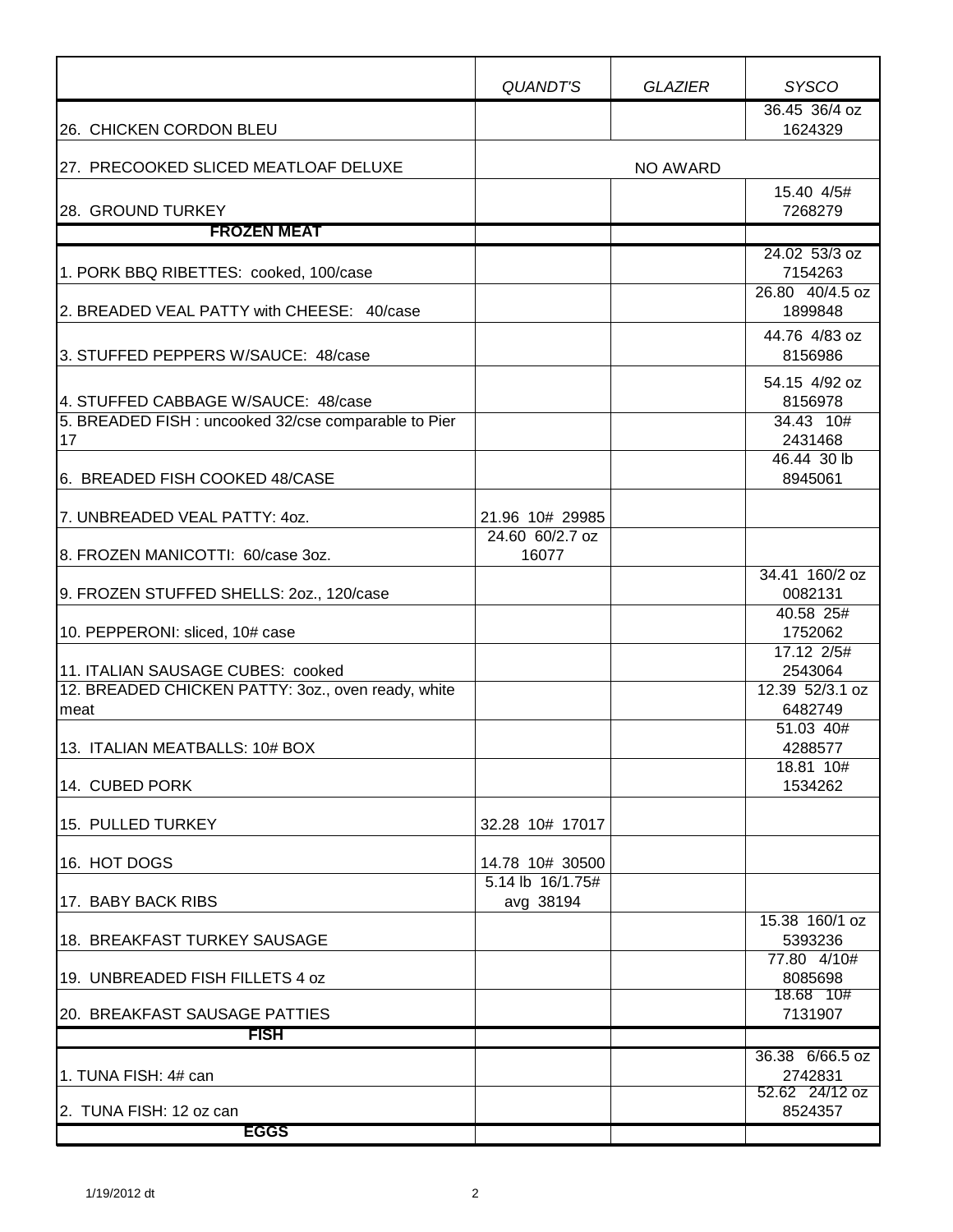|                                             | <b>QUANDT'S</b>           | <b>GLAZIER</b>      | <b>SYSCO</b>              |
|---------------------------------------------|---------------------------|---------------------|---------------------------|
| 1. PEELED HARD COOKED: 20#                  |                           |                     | 25.85 2/10#<br>5826500    |
|                                             |                           |                     | 24.65 12/2#               |
| 2. PASTEURIZED EGGS: 15/2#                  |                           |                     | 6296404<br>28.52 200/1 oz |
| 3. EGG PATTIES - frozen                     |                           |                     | 9546797                   |
| <b>PASTA</b>                                |                           |                     |                           |
| 1. SPAGHETTI                                |                           |                     | $9.76$ 20#<br>8836647     |
| 2. ELBOW MACARONI                           |                           |                     | 10.53 20#<br>0448753      |
| 3. ZITI                                     |                           |                     | 10.27 20#<br>0447508      |
|                                             |                           |                     | 21.56 2/10#               |
| 4. SPIRALS: tricolored                      |                           |                     | 5588017                   |
| 5. RICE: par boil                           | 12.34 25# 4987            |                     |                           |
| 6. LASAGNA NOODLES                          |                           |                     | 12.07 10#<br>4933164      |
| 7. EGG NOODLES                              |                           | 14.98 20#<br>650251 |                           |
|                                             | 19.78 300/.65 oz<br>16095 |                     |                           |
| 8. FROZEN RAVIOLI<br><b>BAKING PRODUCTS</b> |                           |                     |                           |
|                                             | 15.50 2/25#               |                     |                           |
| 1. FLOUR                                    | 6539                      |                     |                           |
| 2. SUGAR, GRANULATED                        | 29.32 50#<br>4610         |                     |                           |
| 3. SUGAR, CONFECTIONERY                     |                           |                     | 39.06 50#<br>1854918      |
| 4. SUGAR, BROWN                             |                           |                     | 36.87 50#<br>1854926      |
|                                             |                           |                     |                           |
| 5. SHORTENING                               | 32.13 50# 7200            |                     | 39.82 6/gal               |
| 6. VEGETABLE OIL                            |                           |                     | 8200372                   |
| 7. CORN STARCH                              | 13.83 24/1#<br>5206       |                     |                           |
|                                             | 13.44 12/2#               |                     |                           |
| 8. BAKING SODA                              | 4440                      |                     |                           |
| 9. BAKING POWDER                            | 29.80 6/5# 4451           |                     |                           |
| 10. COCONUT: unsweetened                    | 35.07 25# 4566            |                     |                           |
| 11. SEMI-SWEET CHOCOLATE CHIPS              |                           |                     | 46.93 25#<br>4015137      |
| 12. WALNUTS                                 | 3/2#<br>43.97<br>4815     |                     | +                         |
| 13. PEANUT BUTTER                           |                           |                     | $35.14$ 6/5#<br>4009189   |
|                                             |                           |                     | 36.47 4/3.56#             |
| 14. CHIX STUFFING MIX                       |                           |                     | 4396404                   |
|                                             |                           |                     | 46.95 6/5#                |
| 15. BRAN MUFFIN MIX                         |                           |                     | 4044020                   |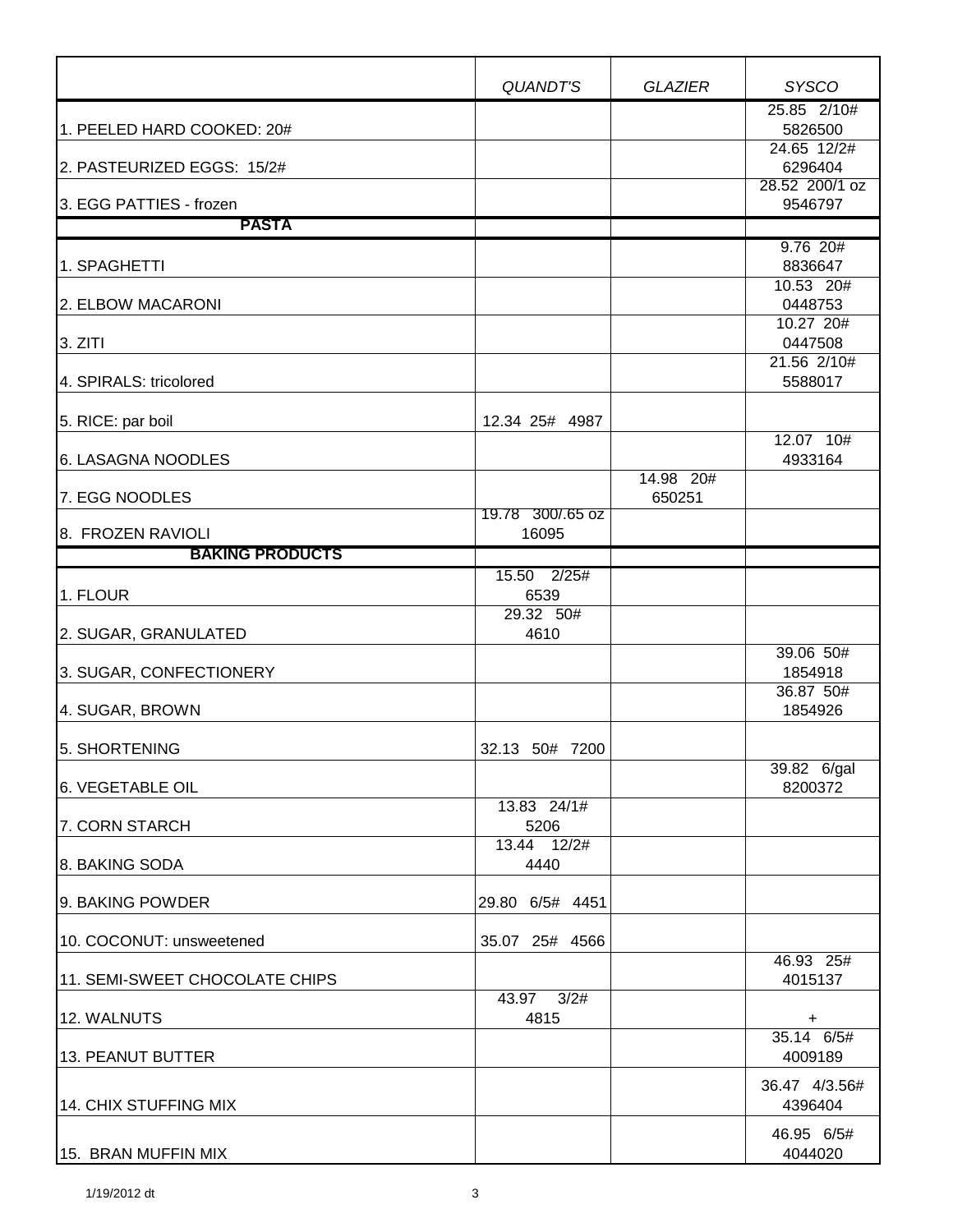|                                                                                  | QUANDT'S           | <b>GLAZIER</b> | <b>SYSCO</b>                                                                |
|----------------------------------------------------------------------------------|--------------------|----------------|-----------------------------------------------------------------------------|
| 16. SALT SUBSTITUTE                                                              |                    |                |                                                                             |
| 17. PEANUT BUTTER CHIPS                                                          |                    |                |                                                                             |
| <b>INDIVIDUAL CEREALS</b>                                                        |                    |                |                                                                             |
| 1. CHEERIOS - Individual                                                         |                    |                | 17.36 96/.75 oz<br>5594049                                                  |
| 2. CORN FLAKES - Individual                                                      |                    |                | 17.36 96/.75 oz<br>5593967                                                  |
| 3. RAISIN BRAN - Individual                                                      |                    |                | 18.74 96/1.25 oz<br>5594015                                                 |
| 4. SPECIAL K - Individual                                                        |                    |                | 23.46 96/5/8 oz<br>4044699<br>17.36 96/.75 oz                               |
| 5. RICE CRISPIES - Individual                                                    |                    |                | 5594023                                                                     |
| 6. CREAM OF WHEAT - Bulk                                                         |                    |                | 18.96 12/28 oz<br>8562639                                                   |
| 7. OATMEAL - Individual                                                          |                    |                | 21.87 144/.98 oz<br>8562662                                                 |
| 8. SHREDDED WHEAT - Individual                                                   |                    |                | 26.12 70/1.06 oz<br>6199269                                                 |
| 9. SHREDDED WHEAT - Bulk                                                         |                    |                | 52.26 12/12 ct                                                              |
| 10. CREAM OF WHEAT - Individual                                                  |                    |                | 5503448<br>17.36 96/1 oz                                                    |
| 11. BRAN FLAKES - Individual<br><b>DESSERT MIXES</b>                             |                    |                | 8921132                                                                     |
|                                                                                  |                    |                |                                                                             |
| 1. BANANA NUT MUFFIN MIX                                                         | 53.56 6/5# 6436    |                |                                                                             |
| 2. BLUEBERRY MUFFIN MIX                                                          | 25.80 6/5# 6415    |                |                                                                             |
| 3. BASIC MUFFIN MIX                                                              | 24.68 6/5# 6414    |                |                                                                             |
| 4. BROWNIE MIX                                                                   |                    |                | 22.77 6/5#<br>9031584<br>41.79 12/16 oz                                     |
| 5. ANGELFOOD CAKE                                                                |                    |                | 4045621                                                                     |
| <b>6. SPICE CAKE MIX</b>                                                         | 25.10 6/5#<br>6450 |                |                                                                             |
| 7. READY TO SPREAD ICING: MUST BE SHELF STABLE<br><b>CHOCOLATE &amp; VANILLA</b> |                    |                | 2/11# 51.38 choc<br>fudge 4158929 /<br>47.77 vanilla<br>4046124             |
| 8. CAKE MIXES: Yellow/White/Chocolate                                            |                    |                | 6/5# 20.66 yel<br>6530406 / 20.60 wh<br>6530422 / 22.53 dev<br>food 6530372 |
| 9. CARROT CAKE MIX                                                               | 66.61 50# 7063     |                |                                                                             |
| 10. DIABETIC CAKE MIXES: Yellow/White/Chocolate                                  |                    |                | 24.39 6/16 oz<br>W:6094528 /<br>C:6094536                                   |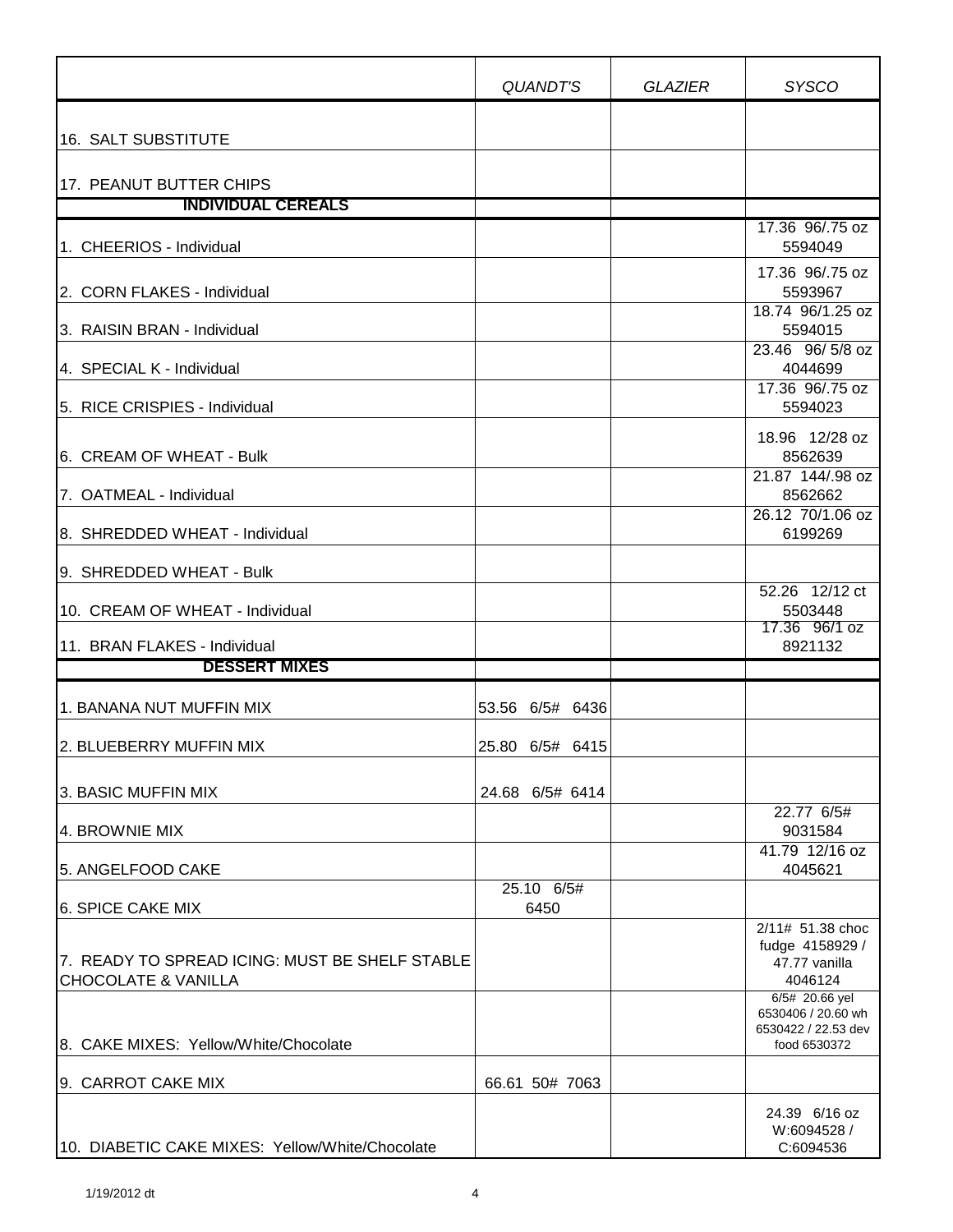|                                                           | QUANDT'S              | <b>GLAZIER</b> | <b>SYSCO</b>              |
|-----------------------------------------------------------|-----------------------|----------------|---------------------------|
|                                                           |                       |                | 56.79 6/5#                |
| 11. SMOOTH SPREAD ICING (add water)                       |                       |                | 4046116<br>57.79 6/24 oz  |
| 12. EGG CUSTARD - No Bake                                 |                       |                | 5586086                   |
|                                                           |                       |                | 60.22 6/4#                |
| 13. CHEESECAKE                                            |                       |                | 1678481                   |
| 14. GINGERBREAD MIX                                       |                       |                | 24.33 6/5#<br>8946451     |
|                                                           |                       |                | 20.86 6/5#                |
| 15. CORN MUFFIN MIX                                       |                       |                | 4906459                   |
| <b>COOKING PRODUCTS</b>                                   |                       |                |                           |
| 1. BEEF SOUP BASE LOW SODIUM                              |                       |                | 21.69 6/15 oz<br>6057533  |
|                                                           |                       |                | 21.04 6/15 oz             |
| 2. CHICKEN SOUP BASE LOW SODIUM                           |                       |                | 6057541                   |
| 3. SOY SAUCE LOW SODIUM                                   |                       |                | 32.91 6/.5 gal<br>4897641 |
|                                                           |                       |                |                           |
| 4. PORK GRAVY MIX                                         | 30.46 8/1# 8746       |                |                           |
| 5. TURKEY GRAVY MIX                                       |                       |                | 15.34 8/15 oz<br>6799787  |
|                                                           |                       | 55.20 6/10#    |                           |
| 6. SAUSAGE GRAVY                                          |                       | 408663         |                           |
|                                                           | 17.49 4/gal           |                |                           |
| 7. WORCESTERSHIRE SAUCE                                   | 5814                  |                | 19.03 6/5#                |
| 8. PANCAKE MIX                                            |                       |                | 5301643                   |
|                                                           |                       |                | 20.19 6/5#                |
| 9. BISQUICK MIX                                           |                       |                | 8463895                   |
| 10. INSTANT BROTH & SEASONING - BEEF                      | 30.48 6/50 ct<br>8788 |                |                           |
|                                                           | 30.48 6/50 ct         |                |                           |
| 11. INSTANT BROTH & SEASONING - CHICKEN                   | 8789                  |                |                           |
| 12. BEEF BROTH                                            |                       |                | 24.59 12/49 oz<br>5568233 |
|                                                           |                       |                | 34.16 12/5#               |
| 13. CHICKEN GRAVEY                                        |                       |                | 4220364                   |
|                                                           | 26.96 12/5#           |                |                           |
| 14. CHICKEN BROTH<br>15. THICK-IT INSTANT HEALTHCARE FOOD | 8561                  |                | 13.55 100/6.5 gm          |
| THICKENER - PC                                            |                       |                | 0101758                   |
| 16. THICK-IT INSTANT HEALTHCARE FOOD                      |                       |                | 60.22 25#                 |
| <b>THICKENER - Bulk</b>                                   |                       |                | 0102194                   |
| <b>SALAD DRESSINGS</b>                                    |                       |                |                           |
| 1. SALAD DRESSING Low Fat Ranch                           | 36.03 4/gal 8309      |                | 22.24 4/gal               |
| 2. SALAD DRESSING Low Fat French                          |                       |                | 4086567                   |
| 3. SALAD DRESSING Low Fat Thousand Island                 |                       |                | 21.35 4/gal               |
| 4. SALAD DRESSING Low Fat Golden Italian                  |                       |                | 4488946                   |
| <b>SPICES</b>                                             |                       |                |                           |
|                                                           | 31.32 6/25 oz         |                |                           |
| 1. GARLIC 1.5#                                            | 9361                  |                |                           |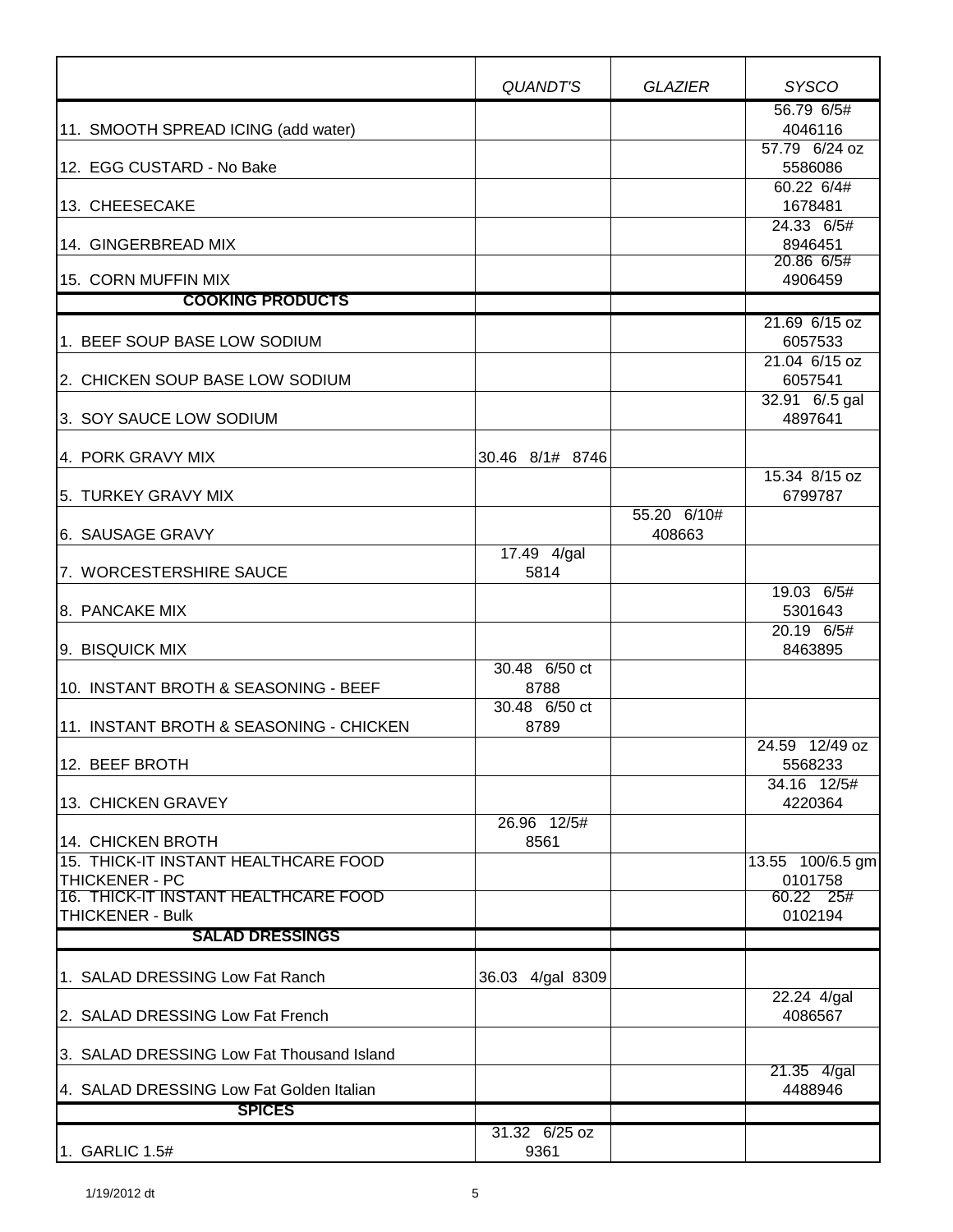|                                  | <b>QUANDT'S</b>        | <b>GLAZIER</b>      | <b>SYSCO</b>                                                     |
|----------------------------------|------------------------|---------------------|------------------------------------------------------------------|
| 2. PEPPER 1#                     | 29.61 6/16 oz<br>9304  |                     |                                                                  |
| 3. BASIL LEAVES 5.5 oz           |                        | 2.49 6.5 oz 402     |                                                                  |
| 4. CHIVES, DRIED 1.12 oz         |                        |                     | 25.99 6/1.35 oz<br>5913694                                       |
| 5. PARSLEY FLAKES 11 oz          |                        |                     | 20.83 3/10 oz<br>5229265<br>27.70 6/2#                           |
| 6. ONIONS 3# dehydrated          |                        |                     | 5865498                                                          |
| 7. POULTRY SEASONING 10 oz       |                        | 6.38 14.5 oz<br>486 |                                                                  |
| 8. CHILI POWDER                  | 21.21 6/16 oz<br>9317  |                     |                                                                  |
| 9. MRS. DASH SALT SUBSTITUTE     | 32.75 300 9375         |                     |                                                                  |
| <b>SOUP</b>                      |                        |                     |                                                                  |
| 1. CR MUSHROOM LO-SO #5 CAN      | 42.93 12/5#<br>3492    |                     |                                                                  |
| 2. TOMATO LO-SO #5 CAN           |                        |                     | 35.48 12/50oz<br>4146445                                         |
| 3. CHICKEN NOODLE LO-SO          |                        |                     | 16.50 24/7.25 oz<br>4104469                                      |
| 4. VEGETABLE LO-SO               |                        |                     | 16.48 24/7.25 oz<br>4013108                                      |
| 5. TOMATO LO-SO                  |                        |                     | 15.82 24/7.25 oz<br>4013066                                      |
| 6. CREAM OF CHICKEN SOUP         |                        |                     |                                                                  |
| 7. CREAM OF MUSHROOM SOUP        |                        |                     | 17.05 24/7.25 oz<br>4013041                                      |
| <b>FROZEN DESSERTS</b>           |                        |                     |                                                                  |
| l1.APPLE PIE RAW                 |                        |                     | 20.47 6/46 oz<br>1972744<br>32.70 6/48 oz                        |
| 2. APPLE PIE BAKED               |                        |                     | 9787748                                                          |
| 3. APPLE PIE SUGAR FREE          |                        |                     | 32.43 6/46 oz<br>1037639                                         |
| 4. CHERRY PIE RAW                |                        |                     | 29.74 6/46 oz<br>1972702                                         |
| 5. DIET SUGAR FREE CHERRY PIE    | 47.11 6/46 oz<br>13024 |                     |                                                                  |
| 6. BLUEBERRY PIE RAW             |                        |                     | 31.27 6/46 oz<br>1972728                                         |
| 7. DIET SUGAR FREE BLUEBERRY PIE |                        |                     | 25.43 6/27 oz<br>9789686                                         |
|                                  |                        |                     | 6/27 oz 25.43<br>choc: 9789686 /<br>25.10 bana:9788936<br>/25.33 |
| 8. CREAM PIES:                   |                        |                     | cocon:9809294                                                    |
| 9. FRUIT OF THE FOREST PIE       |                        |                     | 38.08 6/48 oz<br>9785601                                         |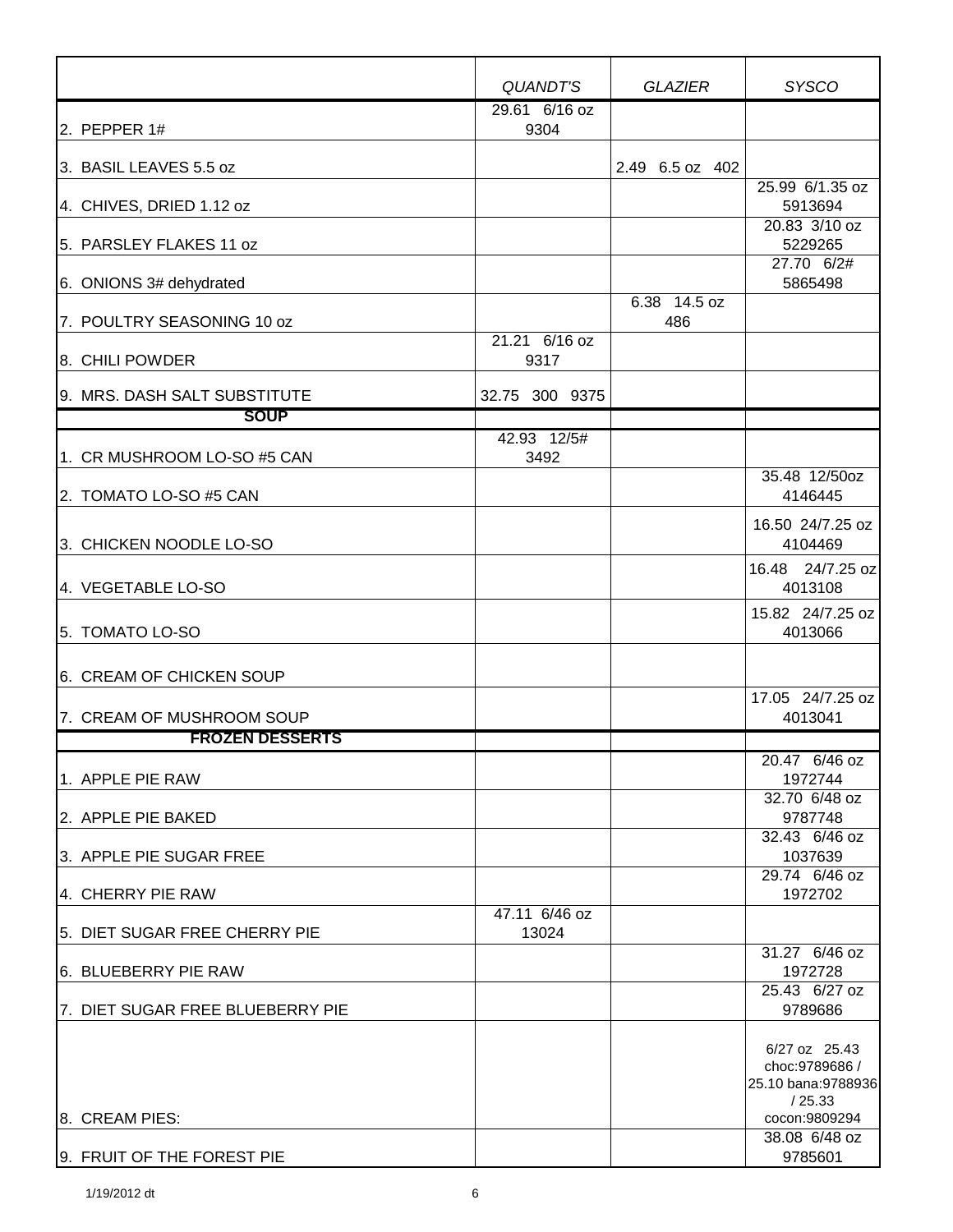|                                          | QUANDT'S                | <b>GLAZIER</b> | <b>SYSCO</b>                 |
|------------------------------------------|-------------------------|----------------|------------------------------|
| 10. STRAWBERRY RHUBARB PIE               |                         |                | 27.59 6/46 oz<br>9785312     |
| 11. CARROT CAKE premade, 3 sheets/box    | 65.14 4/12x16<br>12953  |                |                              |
| 12. OATMEAL COOKIES - ready to bake      | 24.33 240/1 oz<br>13399 |                |                              |
| 13. LEMON PIE                            |                         |                | 27.64 6/38 oz<br>9788522     |
| 14. BOSTON CREAM PIE                     |                         |                | 34.36 6/33 oz<br>1972090     |
| 15. DIABETIC COOKIES - ready to bake     |                         |                | 34.25 200/.75 oz<br>5754403  |
| 16. VANILLA ICE CREAM - individual       |                         |                | 17.47 96/4 oz<br>2220200     |
| 17. CHOCOLATE ICE CREAM - individual     |                         |                | 17.47 96/4 oz<br>2220226     |
| 18. NSA VANILLA ICE CREAM - individual   |                         |                | 5.57 24/4 oz<br>2376770      |
| 19. NSA CHOCOLATE ICE CREAM - individual |                         |                | 5.57 24/4 oz<br>7769383      |
| <b>JUICES</b>                            |                         |                |                              |
| 1. ORANGE                                |                         |                | 16.22 12/46 oz<br>8910541    |
| 2. PINEAPPLE                             |                         |                | 20.65 12/46 oz<br>5116504    |
| 3. APPLE                                 |                         |                | 14.54 12/46 oz<br>8910537    |
| 4. TOMATO                                |                         |                | 12.43 12/46 oz<br>4081584    |
| 5. CRANBERRY                             |                         |                | 19.95 12/46 oz<br>8910558    |
| 6. V-8 EZO LO SO, low sodium             |                         |                | $21.32$ 48/5.5 oz<br>5142187 |
| 7. ORANGE JUICE EZO                      |                         |                | 16.75 48/5.5 oz<br>4164018   |
| 8. CRANBERRY EZO                         |                         |                | 17.59 48/5.5 oz<br>4164364   |
| 9. GRAPEFRUIT EZO                        |                         |                | 19.08 48/5.5 oz<br>4164026   |
| 10. PINEAPPLE EZO                        |                         |                | 16.98 48/6 oz<br>4121950     |
| 11. APPLE EZO                            | 14.23 48/5.5 oz<br>2625 |                |                              |
| 12. GRAPE JUICE                          |                         |                | 19.95 12/46 oz<br>8910566    |
| 13. PC GRAPE JUICE 5.5 oz                |                         |                | 16.54 48/5.5 oz<br>4164497   |
| 14. EZO TOMATOE JUICE                    |                         |                | 13.96 48/6 oz<br>5161658     |
| <b>BULK PRODUCTS</b>                     |                         |                |                              |
| 1. TOMATO CATSUP                         |                         |                | 18.13 6/10#<br>4113361       |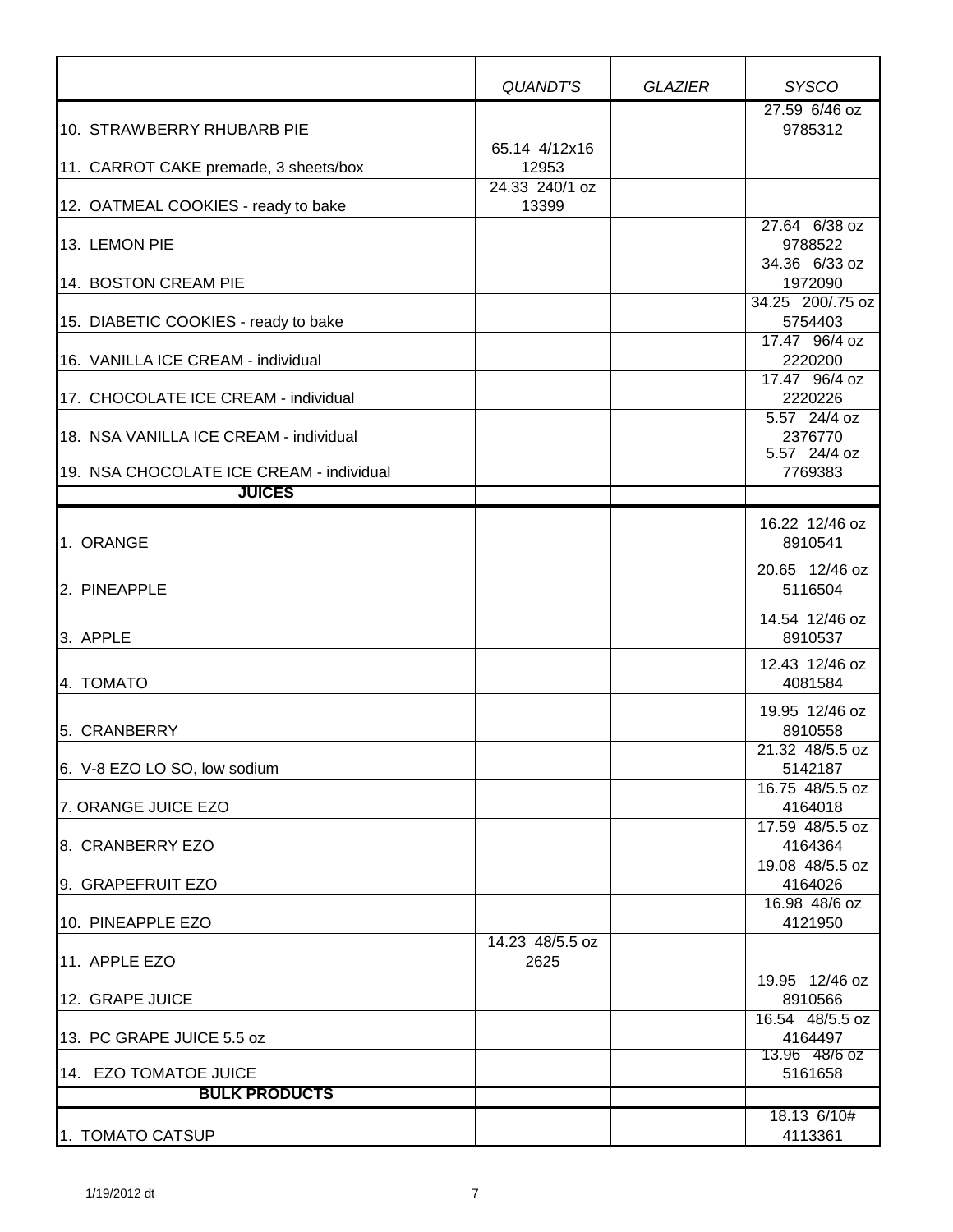|                                              | QUANDT'S            | <b>GLAZIER</b>      | <b>SYSCO</b>           |
|----------------------------------------------|---------------------|---------------------|------------------------|
|                                              |                     |                     | 16.22 6/10#            |
| 2. SLICED BEETS                              |                     |                     | 4109328                |
|                                              |                     |                     | 16.22 6/10#            |
| 3. DICED BEETS                               |                     |                     | 4109328                |
| 4. SPAGHETTI SAUCE, comparable to Angela Mia |                     |                     | 17.03 6/10#<br>8173423 |
|                                              |                     |                     | 28.59 6/10#            |
| 5. GREEN PEPPERS                             |                     |                     | 4189247                |
|                                              | 37.64 6/10#         |                     |                        |
| 6. RED PEPPERS                               | 1981                |                     |                        |
|                                              |                     |                     | 27.21 6/10#            |
| 7. MUSHROOMS                                 |                     |                     | 5072137                |
|                                              |                     |                     | 17.37 6/10#            |
| 8. NORTHERN BEAN                             |                     |                     | 4062360                |
| 9. POTATO PEARL Vitamin C Enriched           | 35.56 6/10#<br>2082 |                     |                        |
|                                              |                     |                     | 20.00 6/10#            |
| 10. STEWED TOMATO Grade A                    |                     |                     | 5096474                |
|                                              |                     |                     | 30.36 6/10#            |
| 11. TOMATO PASTE Grade A                     |                     |                     | 4030664                |
|                                              |                     |                     | 25.68 6/10#            |
| 12. SWEET POTATOES, syrup Grade A            |                     |                     | 4114625                |
|                                              |                     |                     | 19.15 6/10#            |
| 13. PIZZA SAUCE Grade A                      |                     |                     | 4189387                |
|                                              |                     |                     | 21.01 6/10#            |
| <b>14. POTATOES DICED</b>                    |                     |                     | 4108866                |
| 15. TOMATO SAUCE                             |                     |                     | 15.24 6/10#<br>4001921 |
|                                              |                     |                     | 13.66 2/10#            |
| 16. FRESH VAC PACKED DICED POTATOES          |                     |                     | 2598159                |
|                                              |                     |                     | 17.06 4/gal            |
| 17. CANNONBALL BBQ SAUCE                     |                     |                     | 8902134                |
|                                              |                     |                     | 65.12 6/10#            |
| 18. CANNED BEEF STEW                         |                     |                     | 4067039                |
|                                              |                     |                     | 19.78 6/10#            |
| 19. CANNED CREAM STYLE CORN                  |                     |                     | 0582106                |
| 20. CANNED CHILI SAUCE                       |                     |                     | 25.06 6/10<br>5096490  |
|                                              |                     |                     | 17.15 6/10#            |
| 21. CANNED GREEN BEANS                       |                     |                     | 8538348                |
|                                              |                     |                     | 17.37 6/10#            |
| 22. CANNED WAX BEANS                         |                     |                     | 4935854                |
|                                              |                     |                     | 18.44 6/10#            |
| 23. CANNED KIDNEY BEANS                      |                     |                     | 6275018                |
| 24. BROWN GRAVEY                             |                     | 29.49 12/5#<br>3528 |                        |
|                                              |                     |                     | 15.26 6/10#            |
| 25. PINTO BEANS                              |                     |                     | 3362274<br>26.10 4/gal |
| 26. LOW FAT MAYONNAISE                       |                     |                     | 6912735                |
| <b>FRUITS</b>                                |                     |                     |                        |
|                                              |                     |                     | 15.99 6/10#            |
| 1. APPLESAUCE Unsweetened, Grade A           |                     |                     | 7302151                |
|                                              |                     |                     | 17.82 72/4 oz          |
| 2. PC APPLESAUCE, 40Z                        |                     |                     | 6818579                |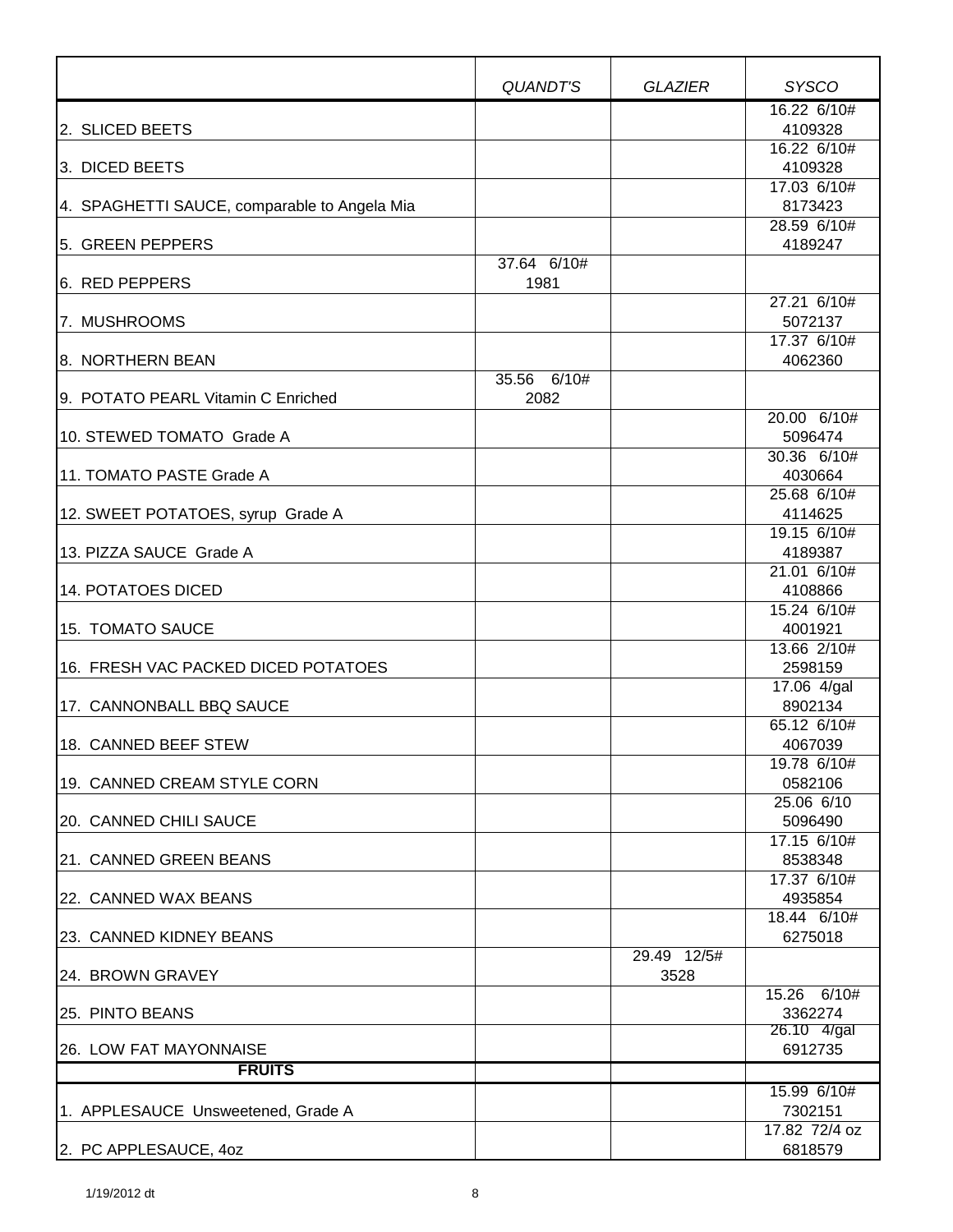|                                                         | QUANDT'S         | <b>GLAZIER</b> | <b>SYSCO</b>                               |
|---------------------------------------------------------|------------------|----------------|--------------------------------------------|
|                                                         |                  |                | 39.77 6/10#                                |
| 3. CRANBERRY SAUCE Whole, Grade A                       |                  |                | 5729983                                    |
|                                                         |                  |                | 32.01 6/10#                                |
| 4. CRANBERRY SAUCE, Jellied, Grade A                    |                  |                | 5729967<br>22.77 6/10#                     |
| 5. FRUIT COCKTAIL                                       |                  |                | 4503124                                    |
|                                                         |                  |                | 23.26 6/10#                                |
| 6. PEACHES yellow, light cling halves, Grade A          |                  |                | 4331914                                    |
|                                                         |                  |                | 21.30 6/10#                                |
| 7. PEACHES sliced, light Grade A                        |                  |                | 4218996                                    |
|                                                         | 21.52 6/10#      |                |                                            |
| 8. PEARS halves, light Grade A                          | 642              |                | 21.33 6/10#                                |
| 9. PEARS pieces, light Grade A                          |                  |                | 6109981                                    |
| 10. CRUSHED PINEAPPLE: fancy, juice Hawaiian Coarse,    |                  |                | 22.04 6/10#                                |
| Grade A                                                 |                  |                | 8921201                                    |
| 11. SLICED APPLES: sliced, juice or water packed, Grade |                  |                | 21.22 6/10#                                |
| A                                                       |                  |                | 4119343                                    |
|                                                         |                  |                |                                            |
| 12. PINEAPPLE TIDBITS: light, Grade A                   | 20.89 6/10# 784  |                |                                            |
| 13. PINEAPPLE, sliced, juice packed, Grade A            | 23.57 6/10# 730  |                |                                            |
|                                                         |                  |                | 18.82 6/10#                                |
| 14. MANDARIN ORANGE, sections, light                    |                  |                | 1009208                                    |
| 15. FRUIT MEDLEY, Festival/Classic, melon pieces,       |                  |                | 14.86 1/8#<br>2527786                      |
| grapes, etc                                             |                  | 28.09 6/10#    |                                            |
| 16. TROPICAL FRUIT, papaya, banana, etc.                |                  | 371163         |                                            |
|                                                         |                  |                | 26.03 144/1.5 oz                           |
| 17. SEEDLESS RAISINS                                    |                  |                | 9387317                                    |
|                                                         |                  |                | 37.77 30#                                  |
| 18. FROZEN STRAWBERRIES, UNSWEETENED                    |                  |                | 1024421                                    |
| 19. FROZEN STRAWBERRIES, SWEETENED                      |                  |                | 35.82 6/6.5#<br>7652409                    |
|                                                         |                  |                |                                            |
|                                                         |                  |                | 48/4 oz 19.90 peach<br>9704917 / 19.86 mix |
|                                                         |                  |                | 9705047 / 19.77 pear                       |
| 20. FRUIT CUPS                                          |                  |                | 9704974                                    |
| 21. APRICOTS                                            |                  |                | 28.20 6/10#<br>0029078                     |
| <b>VEGETABLES - FROZEN</b>                              |                  |                |                                            |
|                                                         | 11.38 20#        |                |                                            |
| 1. CUT GREEN BEANS, Grade A                             | 12110            |                |                                            |
|                                                         | 12/2.5#<br>20.56 |                |                                            |
| 2. CUT WAX BEANS, Grade A                               | 12058            |                |                                            |
|                                                         |                  | 19.20 12/2.5#  |                                            |
| 3. CUT BROCCOLI, Grade A                                |                  | 15350          |                                            |
|                                                         |                  | 15.60 12/2#    |                                            |
| 4. BRUSSEL SPROUTS, Grade A                             |                  | 15420          | 13.42 3/10#                                |
| 5. CUT CARROTS, Grade A                                 |                  |                | 3835865                                    |
|                                                         |                  |                | 17.58 12/2#                                |
| 6. BABY CARROTS, whole Grade A                          |                  |                | 1055508                                    |
|                                                         |                  |                | 20.04 12/3#                                |
| 7. SPINACH, chopped Grade A                             |                  |                | 0382937                                    |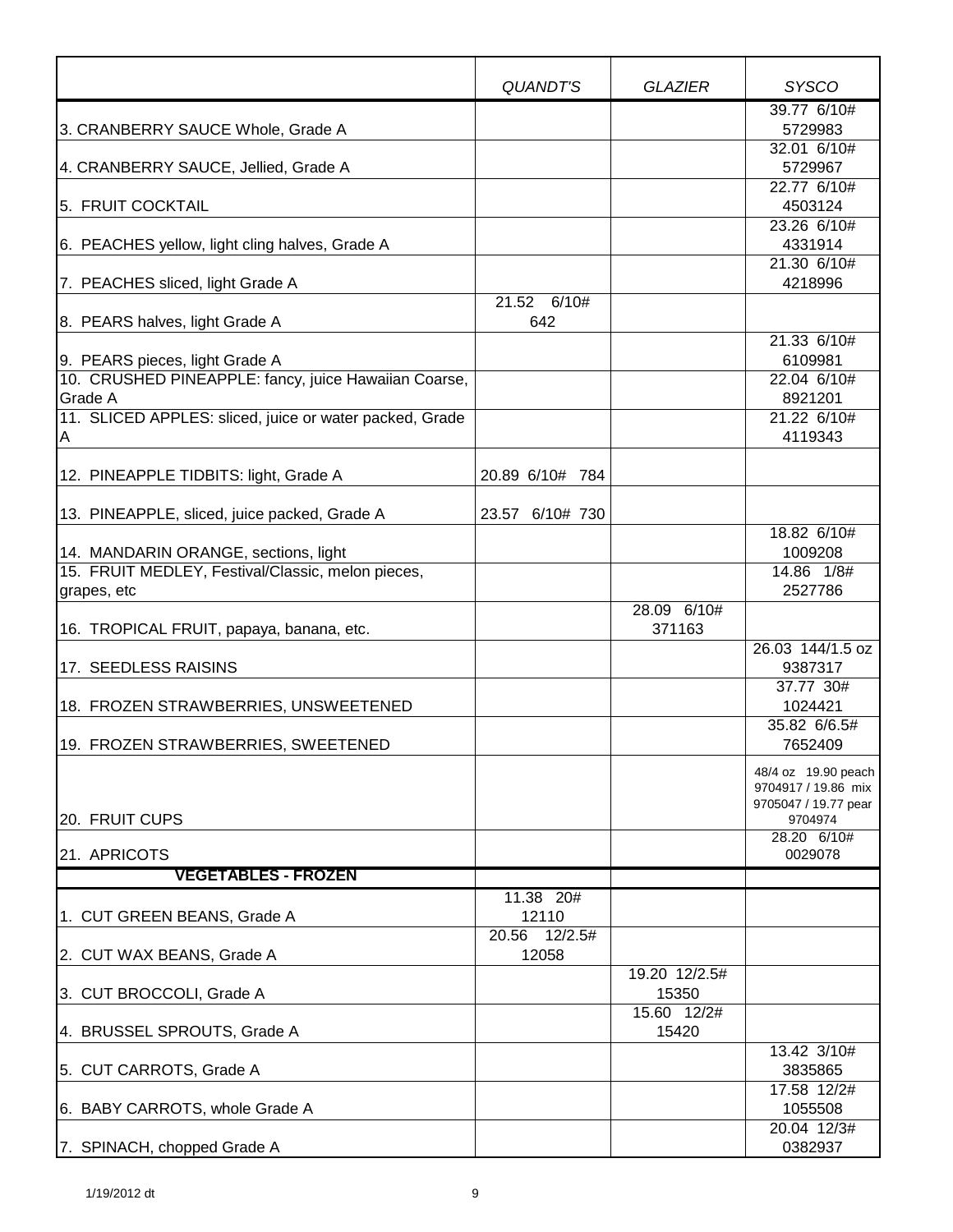|                                         | QUANDT'S               | <b>GLAZIER</b>        | <b>SYSCO</b>           |
|-----------------------------------------|------------------------|-----------------------|------------------------|
| 8. CAULIFLOWER, grade A                 |                        |                       | 15.23 12/2#<br>3772514 |
| 9. CORN, Grade A                        |                        |                       | 18.85 3/10#<br>3836889 |
| 10. MIXED VEGETABLES Grade A, 5 way mix | 12.83 20# 12121        |                       |                        |
| 11. ORIENTAL BLEND, Grade A             |                        |                       | 17.30 12/2#<br>8491383 |
| 12. SWEET PEAS, Grade A                 |                        |                       | 19.42 3/10#<br>3837903 |
|                                         |                        | 19.80 12/2.5#         |                        |
| 13. PEAS/CARROTS, Grade A               | 12/4#<br>28.94         | 15740                 |                        |
| 14. HUBBARD SQUASH, Grade A             | 12091                  |                       |                        |
| 15. ASPARAGUS, Grade A                  |                        | 16.65 6/2.5#<br>33195 |                        |
| 16. IT CUT GREEN BEANS, Grade A         |                        |                       | 16.25 12/2#<br>1389931 |
| 17. BROCCOLI SPEARS, Grade A            | 16.06 12/2#<br>12012   |                       |                        |
|                                         | 32.19 12/2.5#          |                       |                        |
| 18. LIMA BEANS, Grade A                 | 12008                  |                       |                        |
|                                         | 18.28 12/2#<br>12131   |                       |                        |
| 19. CAPRI MIX, Grade A                  | 15.46 20#              |                       |                        |
| 20. ITALIAN MIX, Grade A                | 12130                  |                       |                        |
| 21. WINTER BLEND, Grade A               | 14.63 20# 12129        |                       |                        |
| 22. SCAND BLEND, Grade A                | 15.37 20#<br>12133     |                       |                        |
| 23. JAPANESE STIR FRY, Grade A          | 19.74 12/2#<br>12068   |                       |                        |
|                                         | 20.87 12/2#            |                       |                        |
| 24. FAJITA STRIPS 12-2#                 | 12092                  |                       |                        |
| 25. CALIFORNIA BLEND, Grade A           |                        |                       | 12.09 20#<br>2222115   |
| 26. BREAKFAST CUBE POTATOES             |                        |                       | 24.10 6/5#<br>3644036  |
| 27. FRENCH GREEN BEANS                  |                        |                       | 18.37 12/2#<br>2266294 |
|                                         |                        |                       | 7.43 6/2#              |
| 28. DICED ONIONS                        |                        |                       | 6191712<br>13.65 6/5#  |
| 29. FRENCH FRIES                        |                        |                       | 8897878                |
| 30. FROZEN ZUCCHINI                     | 21.87 12/3#<br>12090   |                       |                        |
| 31. FROZEN PEARL ONIONS                 | 24.03 12/2.5#<br>12087 |                       |                        |
| 32. FROZEN DICED GREEN PEPPERS          |                        |                       | 20.48 12/2#<br>1876069 |
| <b>PUDDING</b>                          |                        |                       |                        |
|                                         |                        |                       | 19.30 12/24 oz         |
| 1. REGULAR CHOCOLATE                    |                        |                       | 7461296                |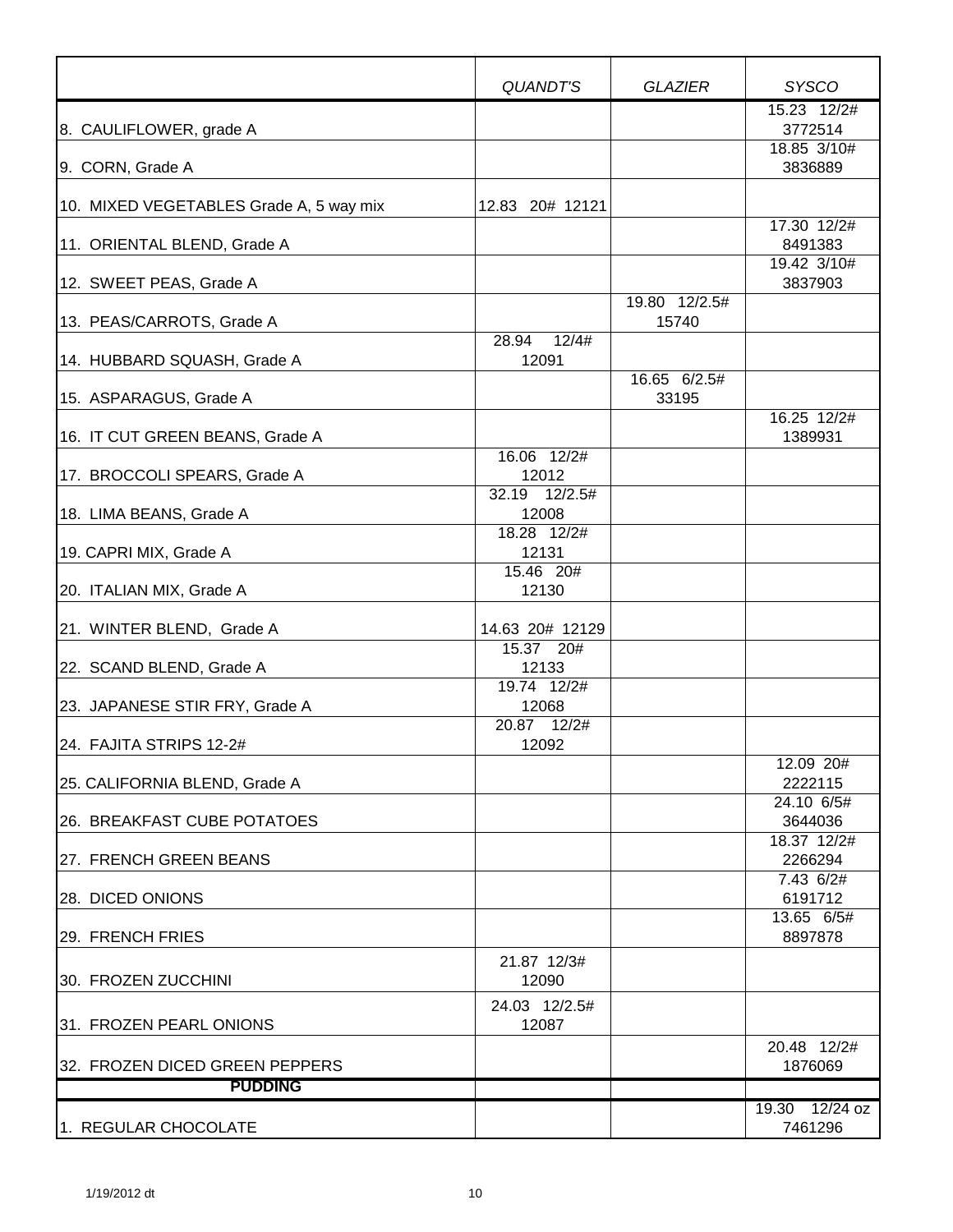|                                                                         | QUANDT'S                                    | <b>GLAZIER</b>       | <b>SYSCO</b>                                                                                                                                                                                                         |
|-------------------------------------------------------------------------|---------------------------------------------|----------------------|----------------------------------------------------------------------------------------------------------------------------------------------------------------------------------------------------------------------|
| 2. REGULAR BUTTERSCOTCH                                                 |                                             |                      | 27.75 12/24 oz<br>4325908<br>18.16 12/24 oz                                                                                                                                                                          |
| 3. REGULAR VANILLA                                                      | 50.11 12/28 oz                              |                      | 7461353                                                                                                                                                                                                              |
| 4. REGULAR PISTACHIO<br>5. SUGAR FREE                                   | 6055                                        |                      | 17.90 12/3.5 oz<br>choc:6798658 /<br>van:6798637                                                                                                                                                                     |
| 6. SNACK PACK PUDDINGS                                                  |                                             |                      | 15.02 48/3.5 oz<br>butter:6213615 /<br>tapicoa:6051452 /<br>choc:5661582/<br>van:5763834                                                                                                                             |
| 7. DIABETIC SNACK PACK PUDDINGS                                         |                                             |                      | 20.21 48/4 oz<br>rice:6959159 /<br>tapioca: 1642362 /<br>choc:2496560 /<br>van:2619500                                                                                                                               |
| 8. TAPIOCA PUDDING                                                      | 26.37 6/10#<br>6120                         |                      |                                                                                                                                                                                                                      |
| 9. LEMON PUDDING                                                        | $23.16$ 6/10#<br>6114                       |                      |                                                                                                                                                                                                                      |
| <b>JELLO</b>                                                            |                                             |                      |                                                                                                                                                                                                                      |
| 1. REGULAR<br>2. SUGAR FREE RED<br>3. SUGAR FREE CITRUS<br><b>DAIRY</b> | 21.03 12/24 oz<br>5804 red / 5803<br>citrus |                      | 12/24 oz 20.85<br>cherry: 4010351 &<br>orange: 4010443 &<br>straw:4010476 /<br>20.86<br>lemon: 4010393 &<br>red raspb:4010450 /<br>20.89 lime: 4010419<br>25.14 18/2.75 oz<br>7188711<br>25.14 18/2.75 oz<br>7188701 |
|                                                                         |                                             |                      |                                                                                                                                                                                                                      |
| 1. MEXICAN SHREDDED CHEESE<br>2. CHEESE, EXTRA SHARP, block             |                                             |                      | 38.21 4/5#<br>2406189<br>24.02 2/5#<br>3812971                                                                                                                                                                       |
| 3. CHEESE AMER PROCESSED SLICED                                         |                                             |                      | 33.95 4/5#<br>9493388<br>24.01 4/gal                                                                                                                                                                                 |
| 4. MAYONNAISE                                                           |                                             |                      | 4002432                                                                                                                                                                                                              |
| 5. MARGARINE                                                            |                                             | 17.65 30/1#<br>10206 | 53.67 6/5#                                                                                                                                                                                                           |
| 6. MOZZARELLA CHEESE SHREDDED                                           |                                             |                      | 7483654                                                                                                                                                                                                              |
| 7. PARMESAN CHEESE                                                      | 53.11 4/5#<br>37217                         |                      | 35.86 14/12 x 16                                                                                                                                                                                                     |
| 8. PIZZA CRUST, 12x16" rectangular par baked                            |                                             |                      | 2286482                                                                                                                                                                                                              |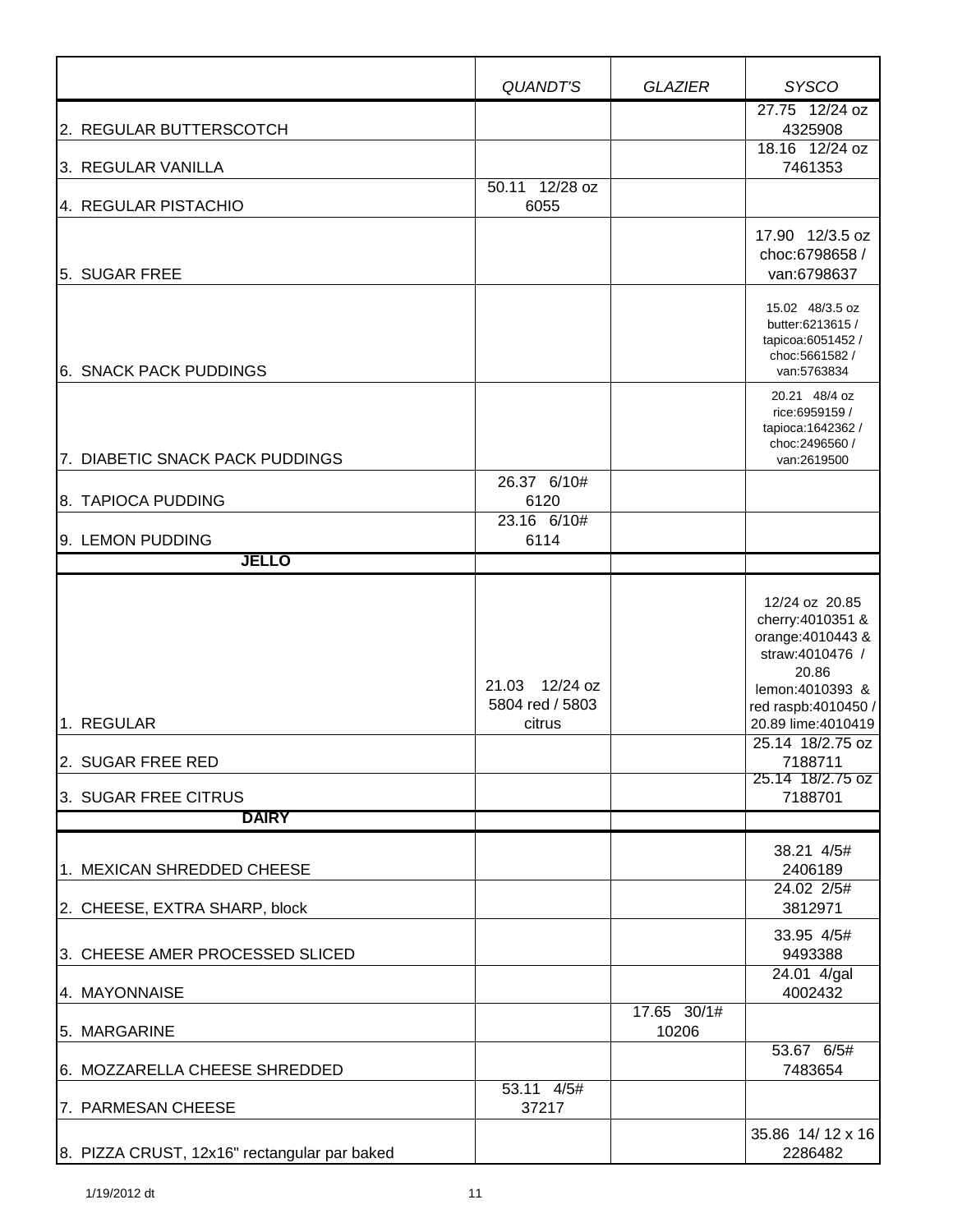|                                                | QUANDT'S                    | <b>GLAZIER</b> | <b>SYSCO</b>                |
|------------------------------------------------|-----------------------------|----------------|-----------------------------|
| 9. YOGURT: 24/4 oz CONTAINERS PER CASE         |                             |                | 11.42 48/4 oz<br>8605501    |
|                                                |                             |                | 14.70 4/5#                  |
| 10. LOWFAT COTTAGE CHEESE                      |                             |                | 5020169                     |
| 11. SHREDDED SHARP CHEESE                      |                             |                | 44.46 4/5#<br>1159946       |
|                                                |                             |                | 27.91 3/gal                 |
| 12. LIQUID BUTTER                              |                             |                | 4577391                     |
| 13. READY WHIP TOPPING                         |                             |                | 40.63 12/32 oz<br>7500570   |
| 14. PC MARGARINE cups                          |                             |                | 15.17 900/5 gr<br>6146468   |
|                                                |                             |                | 20.31 720/5 gr              |
| 15. PC BUTTER cups                             |                             |                | 8415242                     |
|                                                |                             |                | 14.70 2/5#                  |
| 16. 1% COTTAGE CHEESE                          |                             |                | 5020169<br>30.08 6/5#       |
| 17. SOUR CREAM                                 |                             |                | 1309194                     |
| <b>COOKIES &amp; CRACKERS</b>                  |                             |                |                             |
| 1. GRAHAM CRACKERS, individual packages        | 16.61 200/2 ct<br>7944      |                |                             |
|                                                | 12.79 300/2 ct              |                |                             |
| 2. SALTINES UNSALTED TOPS, individual packages | 7784                        |                |                             |
| 3. FIG NEWTONS/indivudual pkgs.                |                             |                | 33.44 120/1 oz<br>4220554   |
| 4. FIG NEWTONS #1                              |                             |                |                             |
|                                                |                             |                | 32.97 216/1.5 oz            |
| 5. SUGAR COOKIES frozen ready to bake dough    |                             |                | 6219828                     |
| 6. PEANUT BUTTER COOKIES ready to bake frozen  |                             |                | 36.22 213/1.5 oz            |
| dough                                          |                             |                | 6219869                     |
| 7. CHOCOLATE CHIP COOKIES frozen ready to bake |                             |                | 32.69 216/1.5 oz            |
| dough                                          |                             |                | 6217566<br>28.43 120/1 oz   |
| 8. LORNA DOONE COOKIE                          |                             |                | 4125852                     |
|                                                | $\overline{40.21}$ 120/3 ct |                |                             |
| 9. SUGAR FREE COOKIE: Lemon                    | 7808<br>40.73 120/3 ct      |                |                             |
| 10. SUGAR FREE COOKIE: Chocolate               | 7800                        |                |                             |
| 11. SUGAR FREE COOKIE: Short Bread             |                             |                | 38.09 120/8 ct<br>3294980   |
| <b>MISC</b>                                    |                             |                |                             |
|                                                |                             |                |                             |
| 1. BREAD STICKS                                |                             |                | 23.89 120/1.5 oz<br>2244523 |
| 2. ENGLISH MUFFINS                             |                             |                | 19.28 12/12 ct<br>4183752   |
|                                                |                             |                |                             |
| 3. FROZEN WAFFLES                              |                             |                | 10.40 144/.83 oz<br>3788908 |
| 4. FROZEN PANCAKES                             |                             |                | 8.23 144/1.2 oz<br>0669200  |
|                                                |                             |                | 19.77 120/2 oz              |
| 5. READY MADE BISCUITS 3"                      |                             |                | 5083670                     |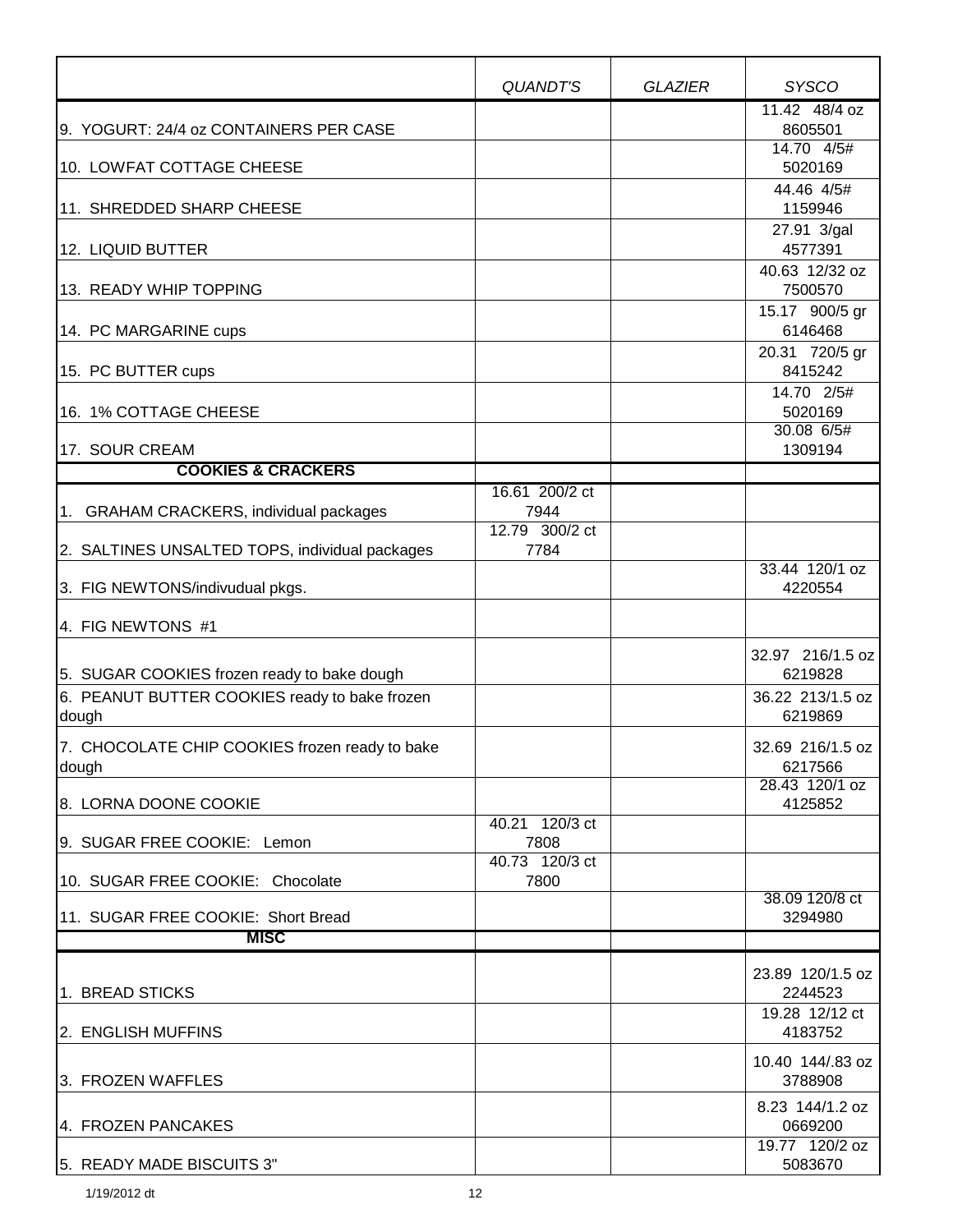|                                           | QUANDT'S                  | <b>GLAZIER</b>          | <b>SYSCO</b>                                                                                                                      |
|-------------------------------------------|---------------------------|-------------------------|-----------------------------------------------------------------------------------------------------------------------------------|
|                                           | 27.98 120/2 oz            |                         |                                                                                                                                   |
| 6. READY MADE BISCUITS 2"                 | 13664<br>11.76 72/2.3 oz  |                         |                                                                                                                                   |
| 7. BAGELS                                 | 13418                     |                         |                                                                                                                                   |
| 8. FROZEN FRENCH TOAST                    |                           |                         | 15.76 144/1.5 oz<br>3580487                                                                                                       |
| 9. TORTILLA SHELLS                        |                           |                         | 17.93 6" 24/12 ct<br>2385748 / 16.38 8.25"<br>20/12 ct 2385763 /<br>16.09 10" 16/12 ct<br>2385771 / 24.47 12"<br>12/12 ct 7327844 |
| 10. SPRAY COATING (pan)                   |                           |                         | 12.89 6/17 oz<br>4135380                                                                                                          |
| 11. SUGAR FREE HOT CHOCOLATE - individual | 23.28 6/25 ct<br>5126     |                         |                                                                                                                                   |
| 12. PC SUGAR FREE PANCAKE SYRUP           |                           |                         | 14.40 100/1 oz<br>5932280                                                                                                         |
| 13. PC PANCAKE SYRUP                      |                           |                         | 7.43 100/1.5 oz<br>8435273                                                                                                        |
| 14. PC HALF & HALF                        |                           |                         | 8.61 400/3/8 oz<br>7459068                                                                                                        |
| 15. PC PEANUT BUTTER                      |                           | 21.66 200/.5 oz<br>7090 |                                                                                                                                   |
| 16. PC JELLY - regular                    | 7.68 200/10 gm<br>1534    |                         |                                                                                                                                   |
| 17. PC JELLY - diet                       | 19.17 200/12 gm<br>5796   |                         |                                                                                                                                   |
| 18. KETCHUP - small bottle                | 36.27 24/12 oz<br>76019   |                         |                                                                                                                                   |
| 19. MUSTARD - small bottle                | 18.39 12/12 oz<br>4702    |                         |                                                                                                                                   |
| 20. 14 - 16 oz COFFEE                     |                           |                         | 53.01 18/14 oz<br>6957799                                                                                                         |
| 21. 14 - 16 oz DECAF COFFEE               |                           |                         | 64.66 18/14 oz<br>6958045                                                                                                         |
| 22. PC SALT SUBSTITUTE                    | 18.08 2000 4665           |                         |                                                                                                                                   |
| 23. PC CREAM CHEESE                       | 12.26 100/.75 oz<br>37351 |                         |                                                                                                                                   |
| 24. GREEN BEANS                           | 16.66 6/10 1224           |                         |                                                                                                                                   |
| 25. WAX BEANS                             |                           |                         | 17.37 6/10#<br>4935854                                                                                                            |
| 26. KIDNEY BEANS                          |                           |                         | 18.44 6/10#<br>6275018                                                                                                            |